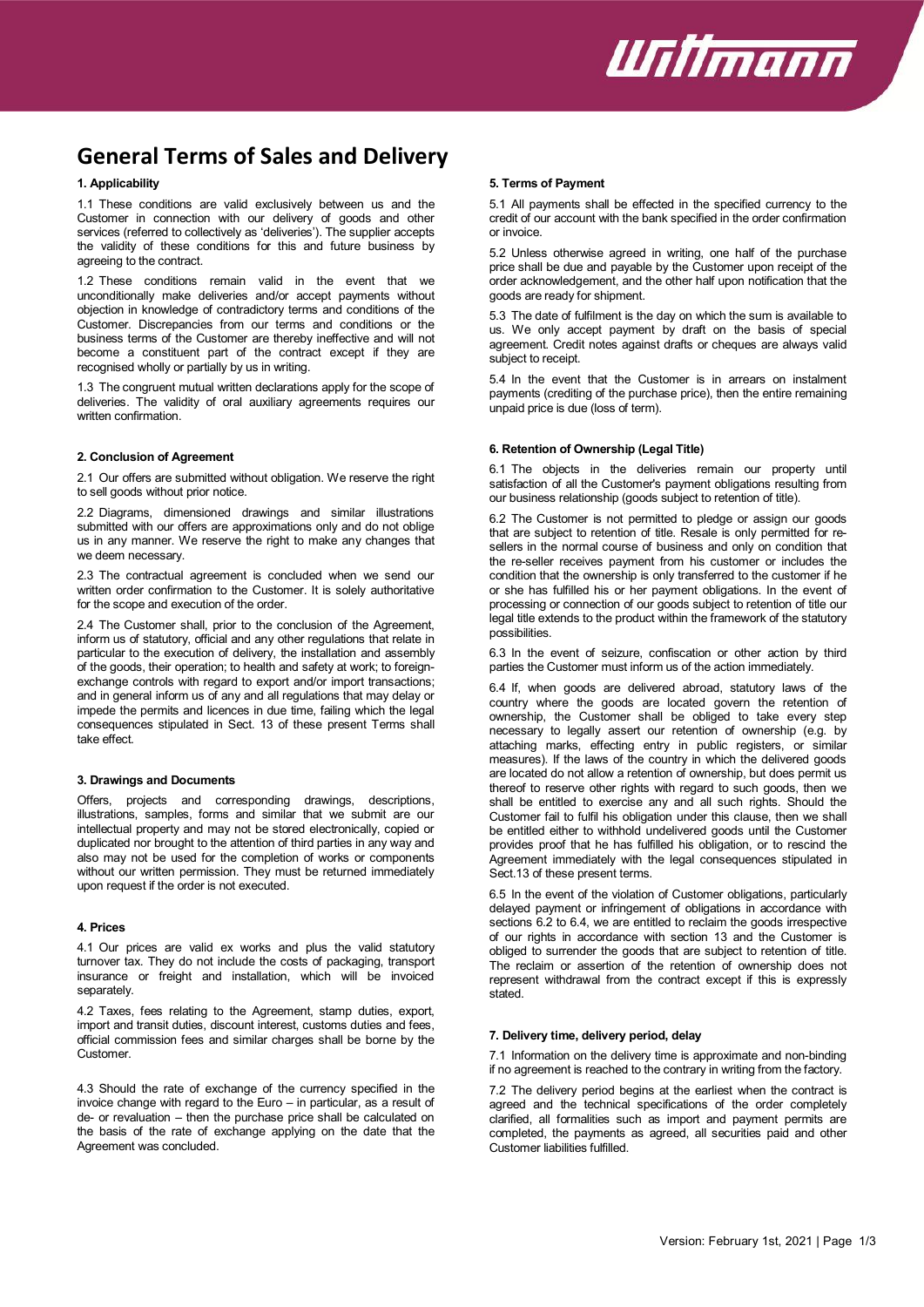

## **General Terms of Sales and Delivery**

7.3 The deadline for Delivery shall be deemed to have been met if the goods are ready for shipment ex works by the date of said deadline. Should the goods be inspected for acceptance in our works, then the date on which notification that the goods are ready for inspection is sent to the Customer shall be deemed to have met the deadline.

7.4 The aforesaid deadline shall be prolonged:

7.4.1 if data that we require in order to fulfil the order are not provided in due time o rare subsequently modified or altered by the Customer.

7.4.2 if impediments arise that are beyond our control, irrespective of whether they originate within our sphere of operations, that of the Customer or a third party. For example: epidemics, mobilization, war, rebellion; severe disruption of business operations, accidents, labour disputes; belated or faulty delivery of necessary raw materials, semi finished or finished products; scrapping of essential components, administrative measures, and natural phenomena.

7.4.3 if the Customer is in arrears with work to be done by him or with the fulfilment of his contractual obligations – in particular, if he fails to comply with the terms of payment.

7.5 Should any of the circumstances enumerated in Sect. 7.4 prevail, then the deadline for delivery shall be prolonged by the span of time during which said circumstance prevails. If the impediment in the sense of section 7.4.2 continues for a period of more than 12 months then both contractual parties, in the event of an impediment in the sense of sections 7.4.1 and 7.4.3 we alone are entitled to withdraw from the contract in writing. Section 13.2 is valid accordingly for rescission of the services.

7.6 If a circumstance occurs in the sense of section 7.4 from the Customer's domain then the conditions in section 13 are valid corresponding. Interest payment will not be paid on any account on payments by the Customer that have already been received. The condition in section 12.2 is valid correspondingly.

7.7 If shipping or delivery is delayed for more than one month after notification of readiness for shipping at the request of the Customer then we can charge a storage fee of 0.5% of the price of the goods in the delivery for each further month or part thereof to a maximum of 5% in total. We are still free to prove higher storage costs.

7.8 We are entitled to carry out partial or early deliveries where nothing to the contrary is agreed in writing.

7.9 Item 16 is valid for damage compensation.

## **8. Packaging**

8.1 The goods shall be packed in the manner usual and customary in the trade to protect them, under normal conditions, against the effects of the elements.

8.2 Special requests with regard to the packing of the goods must be communicated to us in due time. Such notification shall be deemed to be in due time if the request can be satisfied without any delay or difficulty. Should the notification regarding the special manner of packing not be communicated in due time, or should the requested packing entail considerable additional work or expense, then we shall be entitled to refuse the request in writing. Such refusal shall not affect the Customer's obligations to effect payments.

8.3 Packing shall be invoiced separately and shall not be returned to us.

#### **9. Freight and Insurance**

9.1 The Customer shall, at his own risk and expense, arrange for the transport of the goods. If the freight carrier is commissioned by us because this was agreed with the Customer then the Customer is still responsible for correct securing of the delivery during transport from one facility to the other to prevent sliding off, slipping, tipping,

any mechanical action from outside and similar. If the Customer does not provide exact shipping regulations then we will select the mode of transport.

9.2 The Customer shall, without delay, register and document any complaints regarding the transport of the goods with the last freight carrier upon receipt of the goods or the corresponding freight documents. The Customer shall further be obliged to file, without delay, any claims for damage in transport with the freight carrier in accordance with the terms of the contract of carriage or shipment and to notify us of such claim(s) at the same time.

9.3 The Customer shall be obliged to procure insurance coverage in the amount of the value of the goods to be delivered for the shipment from our works to the point of delivery. Should we be contractually obliged to procure such insurance coverage, the costs and risks thereof shall nonetheless be borne by the Customer, and we shall in no case be liable for any damage incurred in transport.

#### **10. Transfer of Risks and Benefits**

10.1 The risk also transfers to the customer for carriage paid delivery at the latest when the delivery leaves the works, even in the case of partial deliveries or if we have accepted other services, e.g. the commissioning of the freight carrier, delivery and installation or the shipping costs.

10.2 Should the goods leave our works belatedly, then the risks associated with the goods shall be transferred to the Customer on the date of notification.

#### **11. Acceptance of the Goods**

11.1 The Customer shall, without delay, inspect the goods upon receipt thereof. Sect. 15.5 applies.

11.2 If the delivery does not correspond to the contract regulations at acceptance then the Customer must immediately give us the opportunity to resolve the defects in accordance with item 15.

11.3 The Customer shall not be entitled to refuse acceptance of a shipment product for non-conformance. Should he nonetheless refuse to accept such a shipment, then Sect. 373 of the<br>"Österreichisches Unternehmensgesetzbuch" (Austrian code Unternehmensgesetzbuch" (Austrian code governing corporations and enterprises) and Sect. 13 of these herein Terms shall apply.

## **12. Delayed delivery**

12.1 If we are in default with our deliveries then the Customer is entitled to fulfilment. If we are proven to be at fault then he can alternatively select the right to withdraw from the contract by written declaration setting a reasonable extension. The reasonable nature of the extension is determined particularly by the scope of the delivery and also whether special design is required.

12.2 In the event that a partial delivery has been put to use by the Customer and if this can still be used by the Customer in principle then no withdrawal is permitted in respect to this partial delivery.

12.3 We only become liable for damage in accordance with section 16.

12.4 If the Customer withdraws from the contract then the services already provided must be reserved. Section 13.2 is valid correspondingly.

12.5 If a transaction with a fixed date is not completed on time then we are only liable within the regulations in section 16.

#### **13. Delay on the part of the Customer**

13.1 Should the customer come into arrears with a payment or default in other obligations (especially one according to Sect. 2.4 or